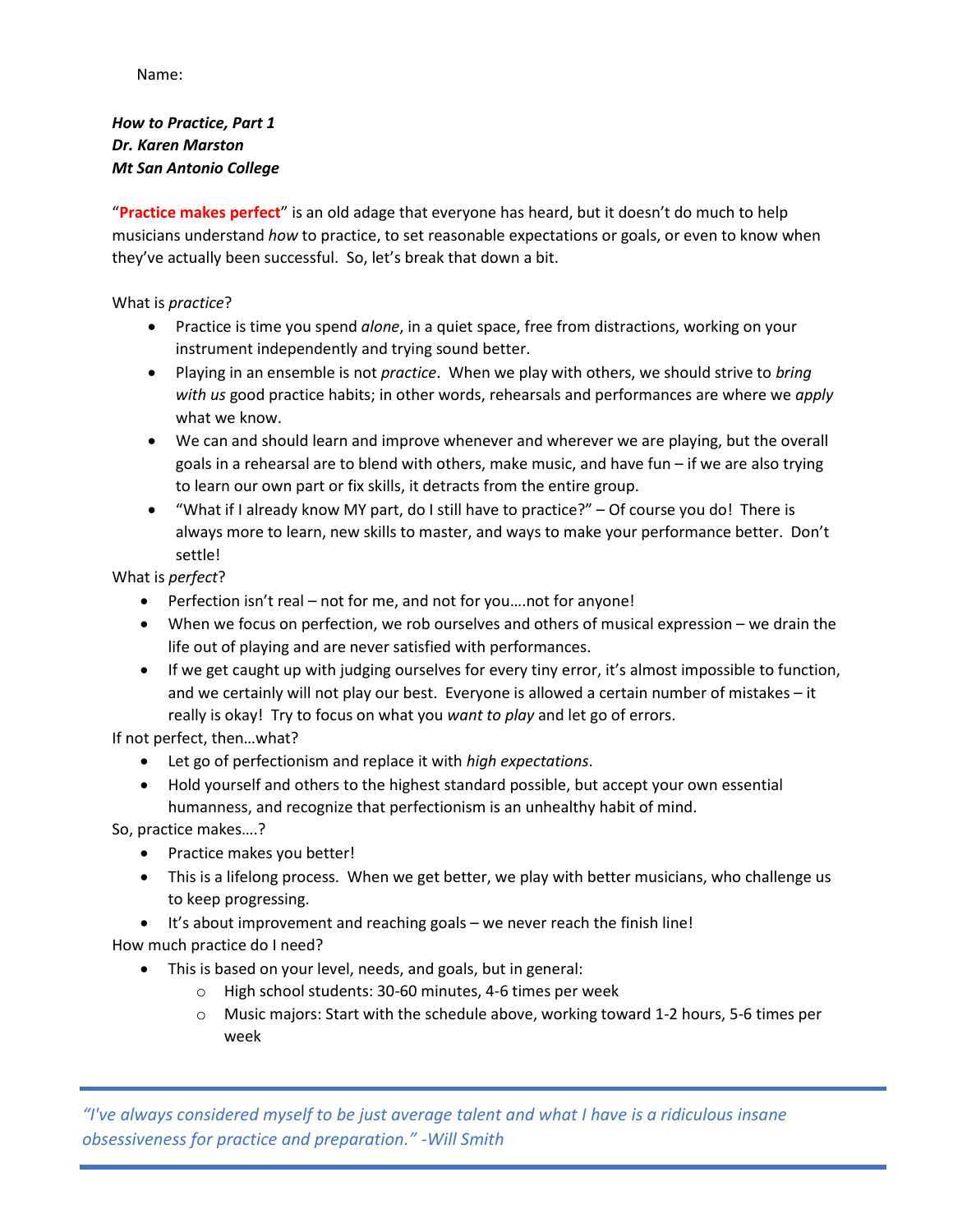# What to do when you practice:

- 1. Set goals: Think about your long and short term targets for learning and improvement
- 2. Develop a positive mindset: Recognize that you are learning, and choose to give yourself the space to make mistakes, while developing your skills; Celebrate improvements, no matter how small
- 3. Create a routine: Identify the exercises and drills you need in order to improve, and commit to playing them every time you practice
- 4. Track your progress: Keep a practice journal and record yourself, so that you know when goals have been achieved

# Setting Goals

What would you like to be able to play, that you can't play right now?

1. What pieces or songs would you like to master?

- 2. What skills do you need in order to play new repertoire?
- 3. What skills or techniques always pose an issue for you, and could be improved?
- 4. What have you admired about other musicians, and wished you could also do?

#### Short and long term goals

- Short term goals are the things you want to do within days, weeks or months
- Long term goals are things you want to do within months or years, and should include auditions, attending a new school, achieving a specific career path, or other milestones you hope to achieve.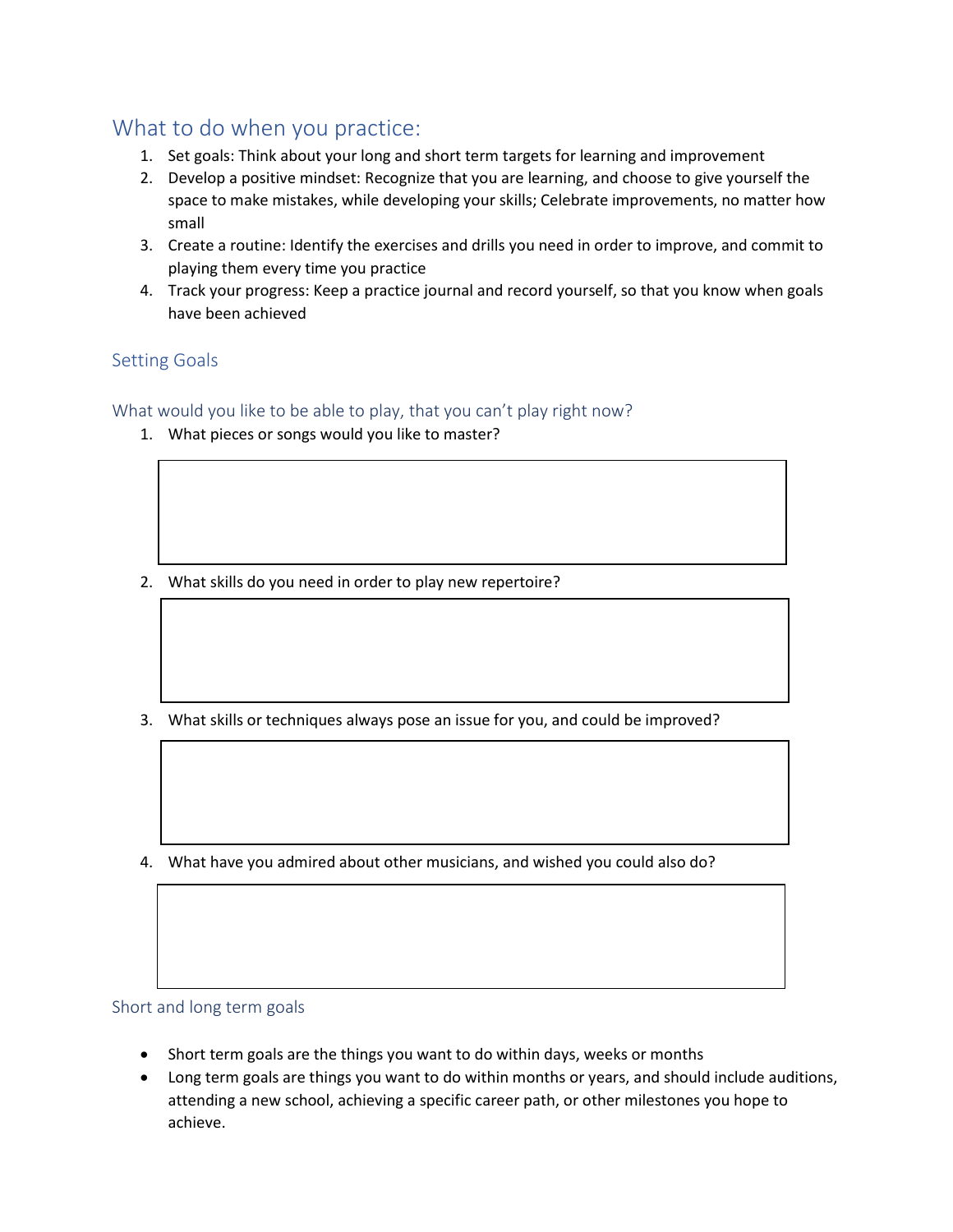• Short- and long-term goals should be related – the things we do today, help us to achieve in the future

Think about the questions you answered above and use those responses to clearly state three short- and long-term goals. Fill out the chart below:

| Short-term goals: What do you hope to accomplish this semester?                  |  |  |
|----------------------------------------------------------------------------------|--|--|
| 1.                                                                               |  |  |
|                                                                                  |  |  |
| 2.                                                                               |  |  |
|                                                                                  |  |  |
| 3.                                                                               |  |  |
|                                                                                  |  |  |
| Long-term goals: What do you hope to accomplish over the next 1, 3, and 5 years? |  |  |
|                                                                                  |  |  |
| 1 year                                                                           |  |  |
|                                                                                  |  |  |
| 3 years                                                                          |  |  |
|                                                                                  |  |  |
| 5 years                                                                          |  |  |

When we set goals, there are some important factors which contribute to success. Goals should be:

- 1. Specific
	- a. What are you really looking to do?
	- b. What do you need, in order to get there?
	- c. What will you sound like when you achieve your goal?
- 2. Attainable
	- a. Can you envision yourself accomplishing the goal?
	- b. Do you understand what is needed to accomplish the goal?
- 3. Applicable
	- a. How do your goals relate to each other?
	- b. Where can you use this skill, once it is achieved?

*Go back and look at your goals above. Do you need to make any revisions?*

#### Goals vs. Systems

Once we have a goal in mind, we need to chart a path for achieving it.

- 1. Goals -> What we want to do
- 2. Systems -> What we do everyday, in order to achieve goals

One of the challenges of practicing is that you do it alone. In band, orchestra, or any other ensemble, your director tells you what to do, and you do it. You can depend on them to know the next step, and to set goals for you. When you are working alone, that is not as easy. One of the first great voices in the world of self-help said: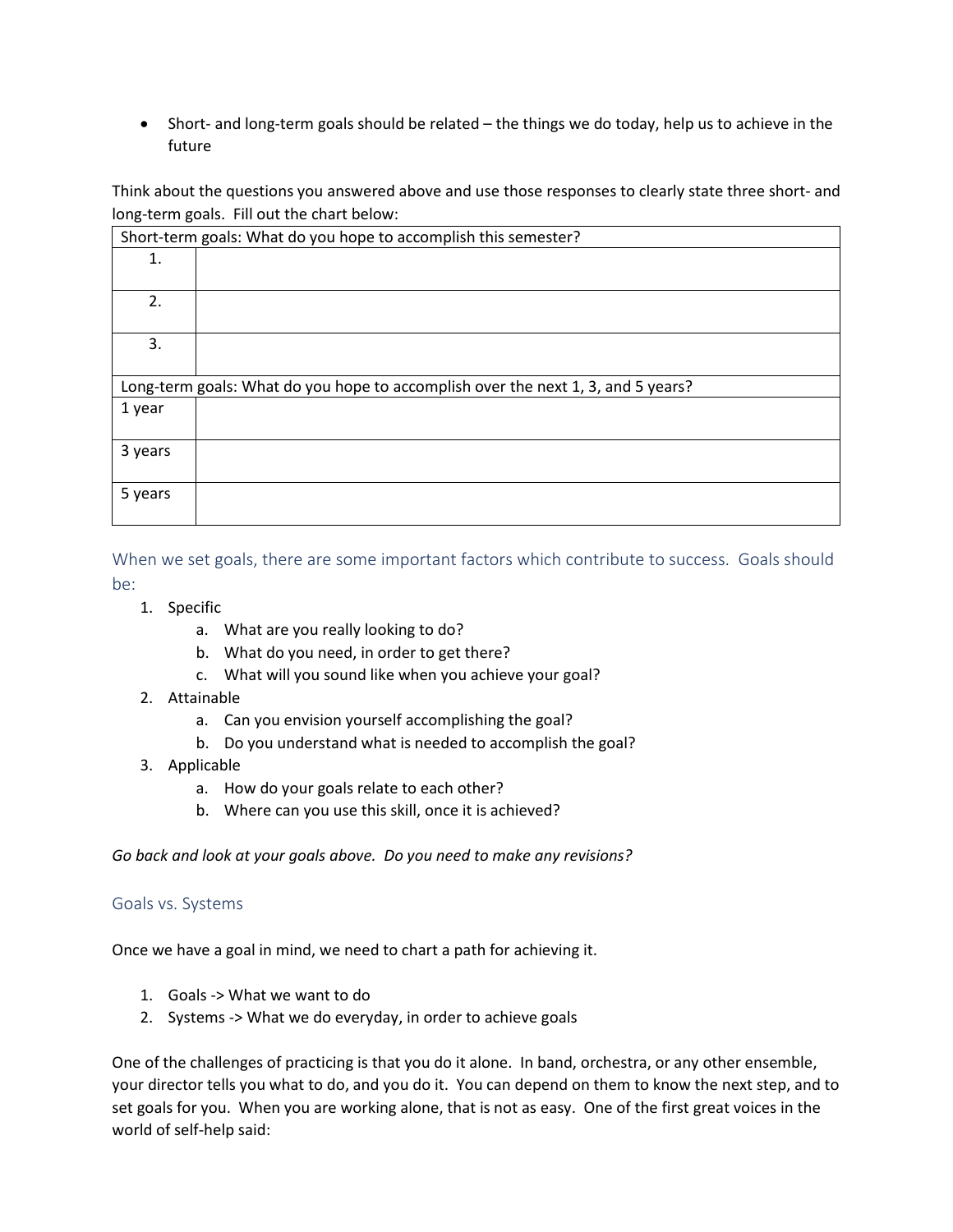### *"Plan your work, and work your plan." – Napoleon Hill*

Creating a system is about making a plan, and then putting that plan into practice.

#### *What can you do, to become a better musician?*

The great thing about systems is that they create the habits we need in order to be successful, so that progress becomes progressively easier, and more achievable. Without a system, we can have all the desire in the world, but find ourselves spinning our wheels, with little progress to show for our efforts.

Basketball great LeBron James tells a story of his training regimen, and commitment to working at it all the time, no matter the time of year. One day, during an off-season tour to promote the Nike brand in Italy, he was outside, digging in on his daily workout. He was really pushing hard – the day was hot, and he was sweating and out of breath. One of his friends from a rival team walked by and, seeing LeBron's determination, heckled him a bit, asking if he was getting ready for the season. LeBron said:

*"Season?! Nah. I'm training for the play-offs." – LeBron James*

Even champions have a system, and they work hard at it everyday. Here is the definition of "system" that we want to think about:

# A SET OF PRINCIPLES OR PROCEDURES ACCORDING TO WHICH SOMETHING IS DONE; AN ORGANIZED SCHEME OR METHOD.

In short, a system is whatever you plan to do everyday (or every time you practice), in order to get better. The great thing about putting this down in paper is that it can give you some confidence that you are pursuing your goals, and making progress. Plus, it generates *intent* – you are letting yourself know what you want to do.

Further, on those occasions when you might have a bad practice session or fall short of your intended goals, you can remind yourself that you'll be back again the next day, with a brand new chance to get on track. This makes it easier to move past setbacks, and consequently, to build both confidence and skills.

It takes **time** to develop a reliable system for practicing, so give yourself the space to learn and grow throughout that process. As with anything worthwhile, the most important step is to **start**, and to set your **intention** on **improvement** and **progress**, rather than perfection.

*"I was obliged to be industrious. Whoever is equally industrious will succeed equally well." – JS Bach*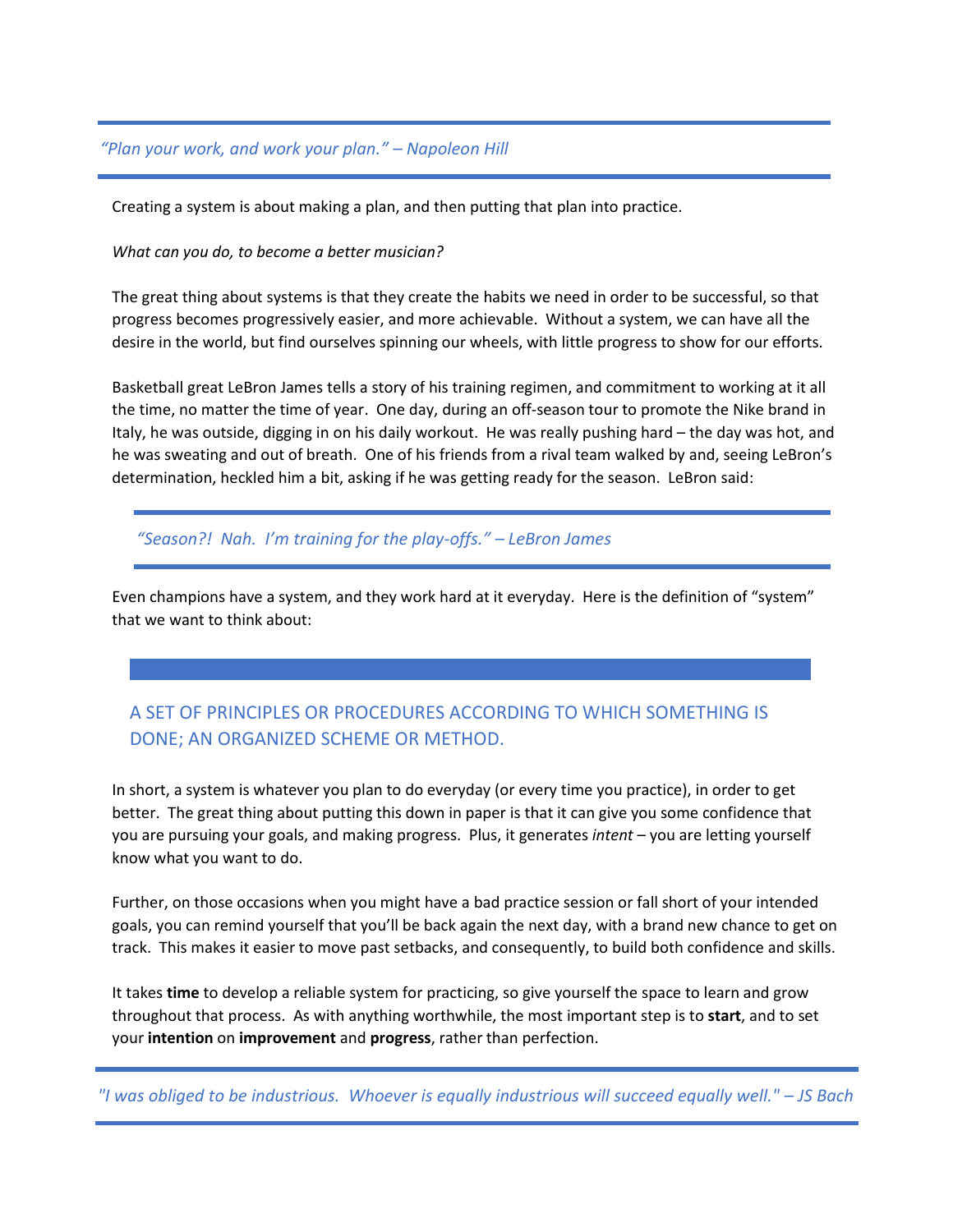In the last step, you identified three each, short- and long-term goals. Now, make a list of the some of the skills you know you'll need in order to reach those goals.

| New skills needed to achieve short-term goals |  |  |
|-----------------------------------------------|--|--|
| 1.                                            |  |  |
| 2.                                            |  |  |
| 3.                                            |  |  |
| New skills needed to achieve long-term goals  |  |  |
| 1 year                                        |  |  |
| 3 years                                       |  |  |
| 5 years                                       |  |  |

### Daily Routine

For musicians, the first step toward building a system, is to develop a *daily routine* for practice. This is a set of tasks, drills, or exercises that you will do every time you practice, with the intention of getting better at your instrument. When I say "routine," sometimes students ask if I mean "warm-up," and the answer is *sort of*. For most musicians, the actual time needed for warming-up, i.e. getting the body ready to play, is rather short – maybe 5-10 minutes. A routine, on the other hand, is focused on expanding technique, and improving skills, in a systematic way, and it usually takes longer than that.

When we employ a routine in our practice, we are setting ourselves up to improve all of our skills, so that any music we are working on will become both better, and easier to play. This frees us up to focus on the fun parts of the music!

As I always say:

*"It's more fun to sound good, than to sound bad." – Karen Marston*

In general, aim to structure your practice time as 40% routine and 60% music-practice. If you practice an hour, that's about 25 minutes routine, and 30-35 minutes practicing whatever music (etudes, parts from ensembles, solos, etc.) you might be working on.

In developing a routine for brass players, I like to think in terms of five areas:

- 1. Long tones: Sound and airflow
- 2. Flexibility/flow studies: Connecting air and sound, note-to-note
- 3. Range: Expand both high and low, while maintaining a good tone
- 4. Articulation: Practice a variety of style, and strive for consistency
- 5. Technique (scales, arpeggios, etc.)